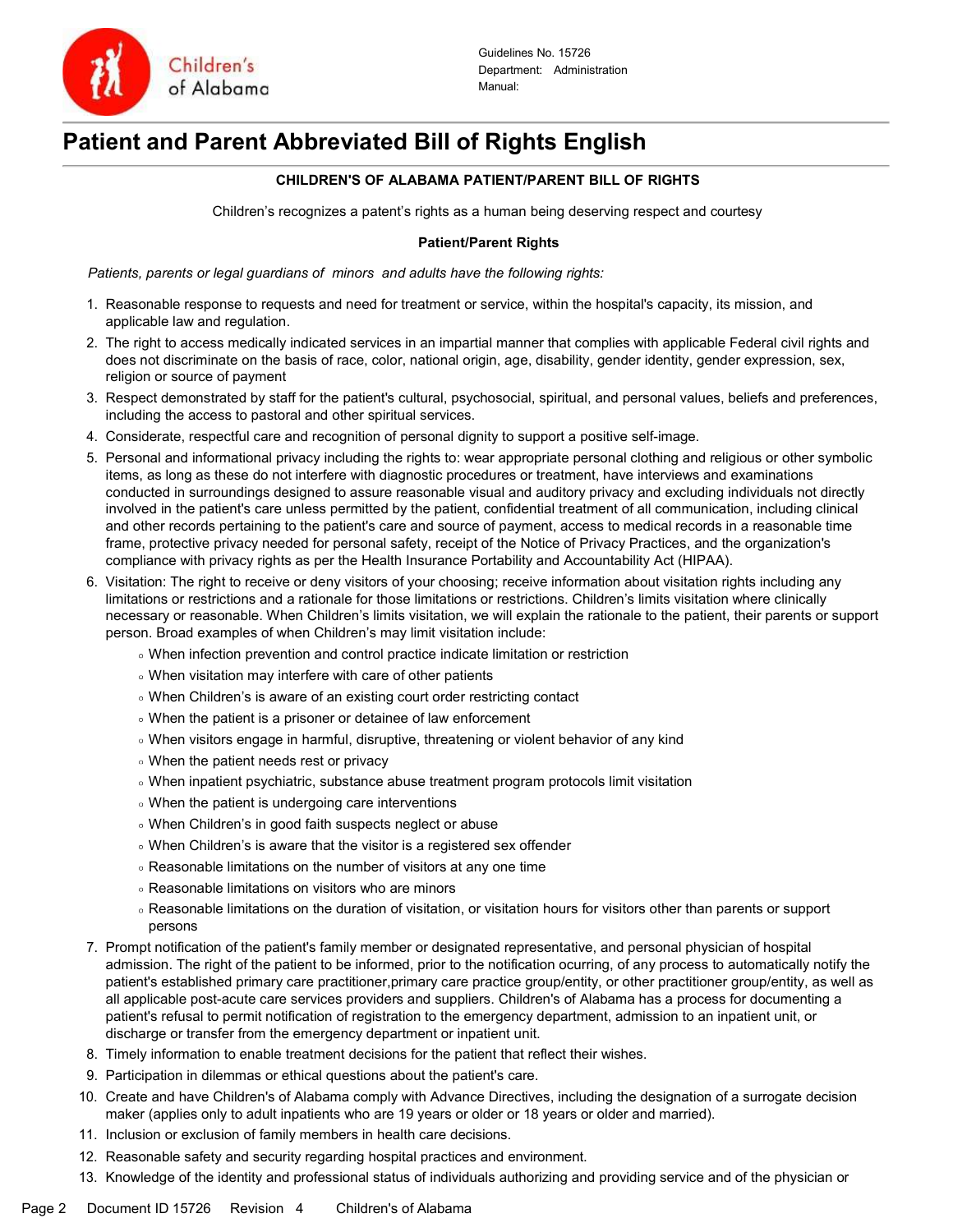practitioner primarily responsible for the patient's care. This includes knowledge of any professional relationship among individuals providing treatment, as well as the relationship with other health care or educational institutions involved in the patient's care. Patient participation in clinical training programs or in data gathering for research is voluntary.

- 14. Complete and current information concerning diagnosis (to the degree known), treatment, outcomes of care, unanticipated outcomes, and any known prognosis from the practitioner responsible for coordinating the patient's care communicated in terms the patient can reasonably be expected to understand. When it is not medically advisable to give such information to the patient, the information should be made available to a legally authorized individual.
- 15. Refuse care, treatment, and services, in accordance with law and regulation, and to be informed of the medical consequences of refusing treatment.
- 16. Freedom from mental, physical, sexual and verbal abuse, neglect, harassment, and exploitation.
- 17. Access to communication with others outside the hospital.
- 18. Access to an interpreter, if necessary.
- 19. Reasonable, informed participation in decisions involving the patient's health care based on a clear, concise explanation of the condition, the proposed and alternative care, treatment, and service options including potential benefits, risks, including death (if applicable), and side effects, the likelihood of the patient achieving their goals, potential problem in recuperation, and the risks of not receiving the proposed care, treatment, and services.
- 20. Care, treatment, and services provided with the voluntary, competent, and understanding consent of a person authorized to give consent, unless a physician or practitioner has the right to proceed without consent.
- 21. Information regarding Children's of Alabama's proposal to engage in research, educational projects, or perform human experimentation affecting the patient's care or treatment and the right to refuse to participate in any such activity.
- 22. Information regarding access to protective and advocacy services.
- 23. Consultation with a specialist (at the patient's request and expense).
- 24. Transfer to another accepting facility after receiving complete explanation of the need for and alternatives to the transfer.
- 25. Information on health care requirements following discharge provided by the practitioner responsible for care or his/her delegate.
- 26. Request and receive an itemized and detailed explanation of the total bill for services rendered within Children's of Alabama.
- 27. Information concerning Children's of Alabama rules and regulations applicable to the patient's conduct.
- 28. Freedom from the use of non-medically necessary seclusion or restraint.
- 29. Appropriate pain assessment and management.
- 30. Patients who are emancipated minor children and adults shall also have the rights stated herein.

#### Patient/Parent Responsibilities

Patients, and their parents or legal guardians have the following responsibilities:

- 1. Provision of accurate and complete information about present complaints, past illnesses, hospitalizations, medications, unexpected changes in condition, and other matters relating to the patient's health, including any patient safety risks or concerns and unexpected changes in condition.
- 2. Asking questions if you do not understand what you have been told about the medical condition, care, treatment, and services, or what you are expected to do and stating understanding of proposed care, treatment, and services.
- 3. Following the treatment plan recommended by the patient's health care team and expressing concerns about the ability to follow such plans. Patients and their legal guardians are responsible for accepting the consequences of not following the care, treatment, and service plan.
- 4. Fulfilling the financial obligations from the patient's care at Children's of Alabama promptly.
- 5. Following Children's of Alabama rules and regulations impacting patient care and conduct.
- 6. Showing consideration for the rights of others, including respecting the property of patients and Children's of Alabama, respecting other patient's rights to personal and informational privacy, and assisting in noise control, smoking only in designated areas, and observing limitations on visitation.

## Mechanism of Initiation, Review, & Resolution of Patient/Parent Complaints/Grievances or Concerns

- 1. Children's of Alabama's Patient Representatives are responsible for the review and follow-up of patient complaints/grievances. Complaints/grievances received by the Patient Representative are obtained through personal contact with the patient, parent, or legal guardian, through letters and survey questionnaires, and referrals from hospital or Medical Staff. The Patient Representative can be reached at (205) 638-3999 or by requesting the Nursing Supervisor through the hospital's Switchboard. An individual is available 24 hours per day to respond to complaints/grievances. In addition to phone or face-to-face contact, complaints/grievances may be submitted in writing to: Children's of Alabama, Patient Relations Department, 1600 7th Avenue South, Birmingham, Alabama 35233.
- 2. Complaints and process concerns will be addressed at the time of the occurrence in an effort to resolve complaint and/or review and improve the process. Written acknowledgement to grievances will be made within seven days in most cases with follow up no longer than 90 days from the grievance.